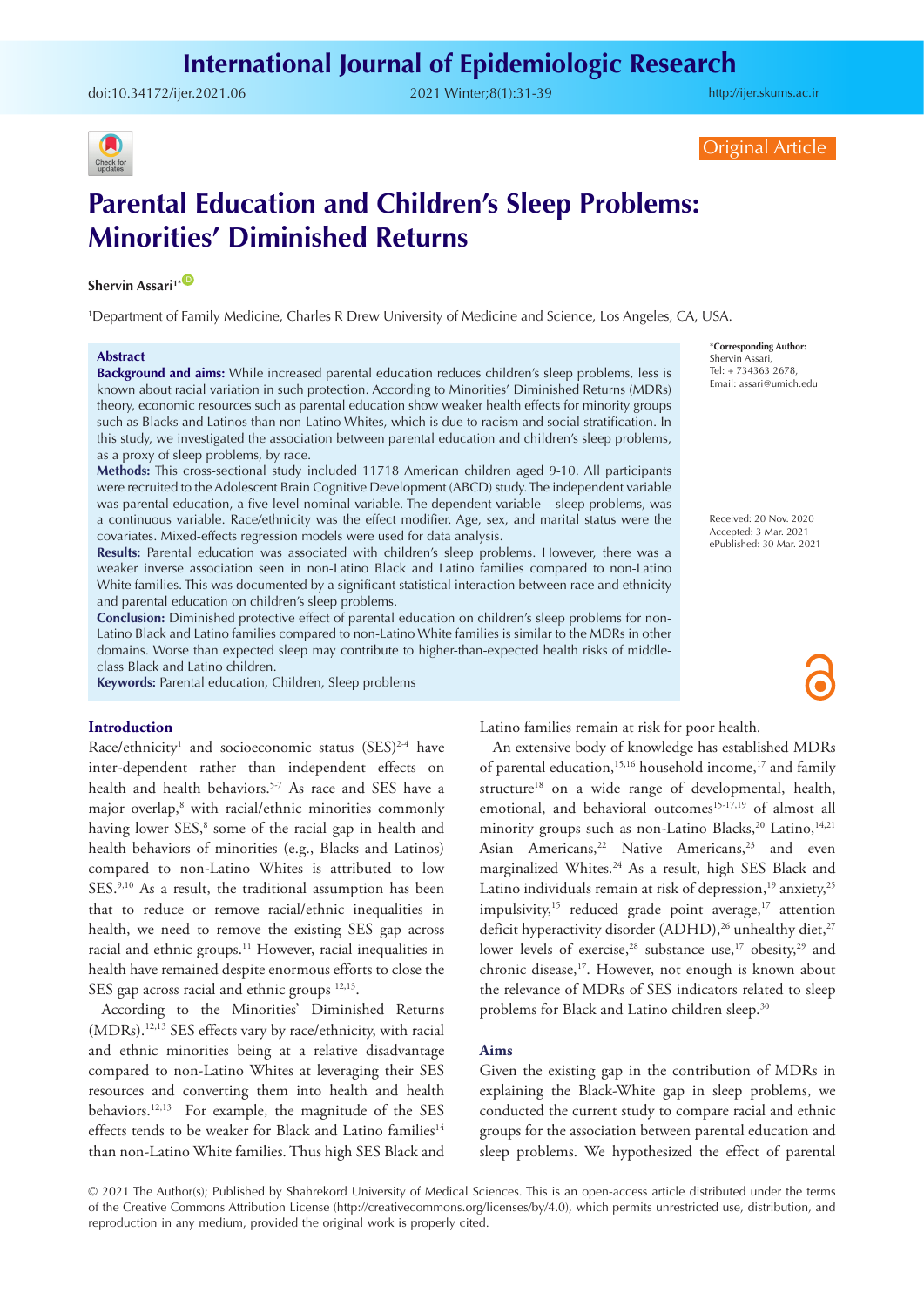education on children's sleep problems to be weaker (diminished) for Black and Latino than non-Latino White children.

## **Methods**

## *Design and Settings*

This secondary analysis borrowed data from the Adolescent Brain Cognitive Development (ABCD) study.31-35 ABCD baseline data were collected in 2016 from 21 sites across the United States. For more information on the ABCD study, consult here.<sup>31,36</sup>

## *Participants and Sampling*

The ABCD participants were children aged 9-10 that were selected from multiple cities across the 21 states. ABCD recruitment primarily relied on the US school system. For a detailed description of the sampling and recruitment in the ABCD, consult here.<sup>37</sup> Our analysis's eligibility criteria were having valid data on all the study variables, including race, parental education, and sleep problems. The analytical sample of this paper was 11,718.

## *Study Variables*

The study variables included race, ethnicity, sex, parental education, marital status, and sleep problems. Race was self-identified: non-Latino Whites (reference category), Latinos, Blacks, Asians, and other races. The other race category reflects Native Americans, individuals that are multiracial or do not identify with any of the races listed. The sex of the child was recorded with a 1 for males and a 0 for females. Parental marital status was reported by the parents and was recorded as a 1 for married and a 0 for not married. Sleep problems were reported utilizing the Sleep Disturbance Scale for Children (SDSC). This measure was developed by Bruni and Ottaviano in 1996. The score was a continuous measure with a higher score reflecting a worse situation (more sleep problems).<sup>38</sup>

## *Data Analysis*

We used the Data Exploration and Analysis Portal (DEAP) for data analysis. DEAP uses the R package for statistical calculations. We reported the mean (standard deviation [SD]) and frequency (%) of our variables overall and by race. We also performed the chi-square and analysis of variance (ANOVA) for our bivariate analysis. We used two mixed-effects regression models for multivariable modeling that allowed us to adjust to our data's nested (clustered) nature. Observations were nested to participants who were from families who were selected across sites and states. We ruled out collinearity between our independent variables in our models. We also confirmed close to a normal distribution of error terms of our regression model. Both models were performed in the overall sample. *Model 1* did not have any interaction terms between race and parental education. *Model 2* included interaction terms between race and parental education. In both models, children's sleep problems were the outcome. Regression coefficient (b), SE, 95% CI, and *P*-value were reported. Supplementary file 1 shows our modeling formula.

# **Results**

# *Descriptives*

Overall, 11718 children aged 9-11 were analyzed. This sample was either non-Latino White (n=6159 unweighted 52.6%; weighted 52.7%), non-Latino Black (n= 1723; unweighted 14.7%; weighted 13.1%), non-Latino  $(n=2360;$  unweighted 20.1%; weighted 23.7%), Asian  $(n=251;$  unweighted 2.1%; weighted 3.6%), and Otherrace (n=1225; unweighted 10.5%; weighted 6.8%).

[Table 1](#page-2-0) presents descriptive data by race. This table also compares racial groups for study variables. As this table shows, non-Latino Black and Other-race participants had the least and non-Latino White and Asian American children had the highest parental education. Similarly, Black participants had the highest rate of worst sleep problems, and non-Latino White and Asian American children had the lowest rate of sleep problems. Racial groups did not differ regarding sex. However, racial groups showed a significant difference in their age. Asian and non-Latino White children were most likely to be from married families, and non-Latino Black children were most likely to be from unmarried families.

## *Multivariate Models*

[Table 2](#page-3-0) presents the results of two mixed-effects regression models in the overall sample. *Model 1* showed the main effects of parental education and race on children's sleep problems. Both race and parental education showed significant association with a child's sleep problems. Children whose parents had some college education were more likely to have sleep problems  $(b = 1.07, P = 0.007)$ , while children from Other-race were more likely to have sleep problems  $(b = 1.10, P < 0.001)$ . *Model 2* showed an interaction between parental education and race on children's sleep problems. While Postgraduate degree of parents was associated with lower sleep problem  $(b=-2.79, P=0.034)$ , there was an interaction between Post Graduate Degree x Black (b=3.23, *P*=0.046). This interaction indicated that the effect of parental education and children's sleep problems is weaker for Black than non-Latino White children.

In a similar fashion, we found interactions between parental education (bachelor) and Latino ethnicity  $(b=3.31, P=0.023)$  and between parental education (postgraduate degree) and Latino ethnicity (b=3.73, *P*= 0.010). These interactions indicated that the effect of parental education and children's sleep problems is weaker for Latino than non-Latino White children.

We could not find any similar interaction in Asian or Other-race children. This lack of interactions suggested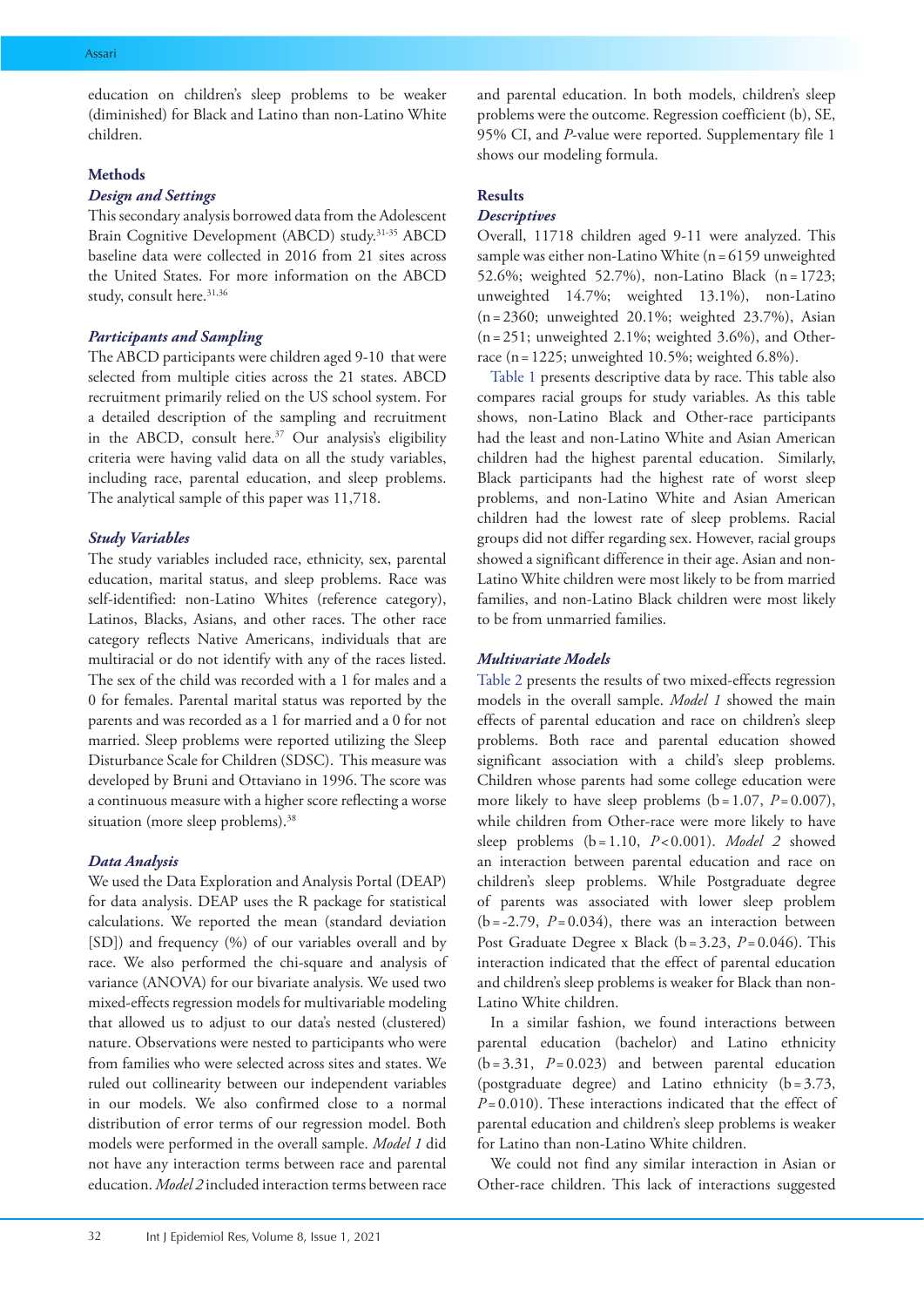<span id="page-2-0"></span>

|                   |                                   | Table 1. Descriptive Characteristics by Race |                      |                     |                  |                     |               |              |                  |              |                  |               |               |                 |             |
|-------------------|-----------------------------------|----------------------------------------------|----------------------|---------------------|------------------|---------------------|---------------|--------------|------------------|--------------|------------------|---------------|---------------|-----------------|-------------|
|                   | Level                             |                                              |                      | Non-Latino<br>White |                  | Non-Latino<br>Black |               | Latino       |                  | Asian        |                  | Other         |               | Unweighted<br>٩ | ٩           |
| Z                 |                                   |                                              | 11718                |                     | 6159             |                     | 1723          |              | 2360             |              | 251              |               | 1225          |                 |             |
|                   |                                   |                                              |                      | Mean (SD)           | Mean (SD)        | Mean (SD)           | Mean (SD)     | Mean (SD)    | Mean (SD)        | Mean (SD)    | Mean (SD)        | Mean (SD)     | Mean (SD)     |                 |             |
| Age (mon)         |                                   | 118.96 (7.46)                                | 119.24<br>(7.48)     | 119.13 (7.49)       | 119.45<br>(7.49) | 18.86 (7.24)        | 119.18 (7.24) | 118.54(7.52) | 118.76<br>(7.53) | 119.53(7.77) | 119.77<br>(7.75) | 118.88 (7.40) | 119.21 (7.45) | 0.012           | 0.012       |
| Problems<br>Sleep |                                   | 36.54 (8.25)                                 | 36.80(8.53)          | 36.15 (7.57)        | 36.57 (7.96)     | 37.59 (10.15)       | 37.71 (10.45) | 36.31 (8.26) | 36.58 (8.58)     | 35.35 (6.72) | 35.50 (6.85)     | 37.74 (8.56)  | 38.21 (9.00)  | 0.001           | < 0.001     |
|                   |                                   |                                              |                      | $\mathsf{N}\,(\%)$  | $\%$             | $N($ %) $\,$        | $\%$          | $N($ %) $\,$ | $\%$             | $N($ %) $\,$ | $\%$             | $N($ %) $\,$  | $\%$          |                 |             |
|                   | Diploma<br>School<br>$\leq H$ igh | 568 (4.8)                                    | (6.0)                | 36 (0.6)            | (1.1)            | 149 (8.6)           | (10.0)        | 343 (14.5)   | (15.6)           | 3(1.2)       | (1.7)            | 37(3.0)       | (5.2)         | 0.001           | < 0.001     |
| Parental          | Diploma/<br>GED<br>School<br>High | 1097 (9.4)                                   | (11.0)               | 206(3.3)            | $(4.8)$          | 423 (24.6)          | (26.7)        | 379 (16.1)   | (17.3)           | 3(1.2)       | (1.8)            | 86 (7.0)      | (12.0)        |                 |             |
| education         | College<br>Some                   | 3028 (25.8)                                  | (29.6)               | 1156 (18.8)         | (24.3)           | 686 (39.8)          | (41.4)        | 795 (33.7)   | (36.2)           | 14(5.6)      | (6.6)            | 377 (30.8)    | (37.6)        |                 |             |
|                   | Bachelor                          | 2996 (25.6)                                  | (24.1)               | 1938 (31.5)         | (30.2)           | 233 (13.5)          | (11.9)        | 423 (17.9)   | (16.6)           | 75 (29.9)    | (30.6)           | 327 (26.7)    | (23.0)        |                 |             |
|                   | Graduate<br>Degree<br>Post        | 4029 (34.4)                                  | (29.3)               | 2823 (45.8)         | (39.6)           | 232 (13.5)          | (10.0)        | 420 (17.8)   | (14.3)           | 156 (62.2)   | (59.3)           | 398 (32.5)    | (22.1)        |                 |             |
| Sex               | Female                            | 5621 (48.0)                                  | (48.8)               | 2893 (47.0)         | (48.0)           | 869 (50.4)          | (51.6)        | 1136(48.1)   | (48.7)           | 130 (51.8)   | (52.2)           | 593 (48.4)    | (49.7)        | 0.083           | 0.178       |
|                   | Male                              | 6097 (52.0)                                  | (51.2)               | 3266 (53.0)         | (52.0)           | 854 (49.6)          | (48.4)        | 1224(51.9)   | (51.3)           | 121 (48.2)   | (47.8)           | 632 (51.6)    | (50.3)        |                 |             |
| Married           | $\frac{1}{2}$                     | 3757 (32.1)                                  | $\left( 38.8\right)$ | 1100 (17.9)         | (25.7)           | 1218 (70.7)         | (77.2)        | 984 (41.7)   | (48.5)           | 28 (11.2)    | (13.3)           | 427 (34.9)    | (45.1)        | 0.001           | ${}< 0.001$ |
|                   | Yes                               | 7961 (67.9)                                  | (61.2)               | 5059 (82.1)         | (74.3)           | 505 (29.3)          | (22.8)        | 1376 (58.3)  | (51.5)           | 223 (88.8)   | (86.7)           | 798 (65.1)    | (54.9)        |                 |             |
|                   |                                   |                                              |                      |                     |                  |                     |               |              |                  |              |                  |               |               |                 |             |

| Assarı |  |  |  |
|--------|--|--|--|
|        |  |  |  |
|        |  |  |  |
|        |  |  |  |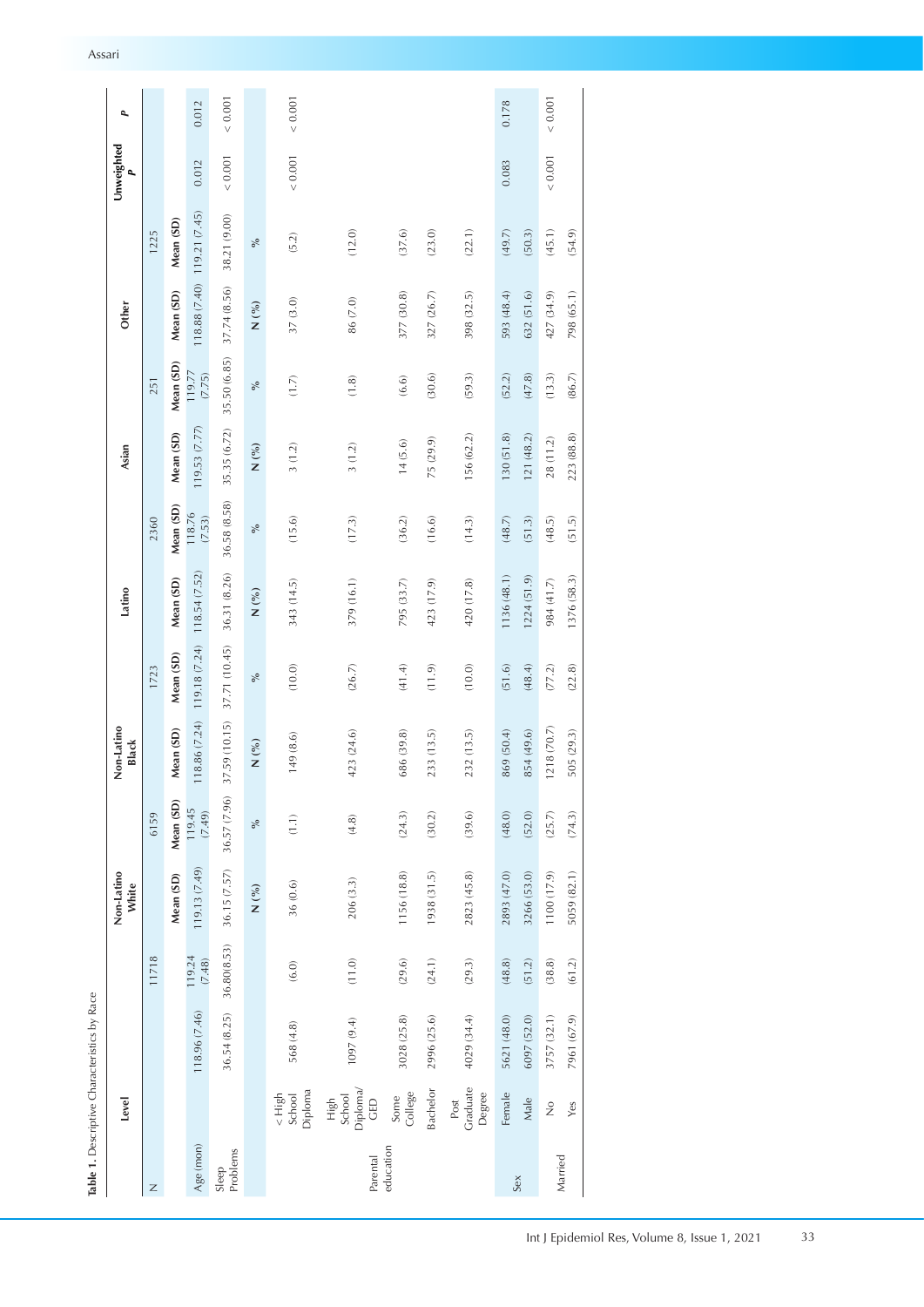#### <span id="page-3-0"></span>**Table 2.** Mixed Effects Regression Models Overall

| Characteristic                                         | Model 1<br><b>Main Effects</b> |            |       |                 | Model 2<br>M1 + Interactions |       |
|--------------------------------------------------------|--------------------------------|------------|-------|-----------------|------------------------------|-------|
|                                                        | <b>Estimate</b>                | Std. Error | P     | <b>Estimate</b> | Std. Error                   | P     |
| Parental education (HS Diploma/GED)                    | 0.14                           | 0.44       | 0.759 | $-2.25$         | 1.41                         | 0.110 |
| Parental education (Some College)                      | $1.07**$                       | 0.40       | 0.007 | $-0.72$         | 1.32                         | 0.587 |
| Parental education (Bachelor)                          | 0.23                           | 0.42       | 0.592 | $-2.21#$        | 1.32                         | 0.093 |
| Parental education (Post Graduate Degree)              | $-0.30$                        | 0.42       | 0.471 | $-2.79*$        | 1.31                         | 0.034 |
| Race/Ethnicity (Black)                                 | $-0.10$                        | 0.29       | 0.731 | $-2.44#$        | 1.48                         | 0.100 |
| Race/Ethnicity (non-Latino)                            | $-0.40$                        | 0.26       | 0.120 | $-3.24*$        | 1.38                         | 0.019 |
| Race/Ethnicity (Asian)                                 | $-0.90$                        | 0.52       | 0.082 | $-4.74$         | 4.38                         | 0.279 |
| Race/Ethnicity (Other)                                 | $1.10***$                      | 0.32       | 0.000 | 1.28            | 1.90                         | 0.499 |
| Parental education (HS Diploma/GED) x Black            |                                |            |       | 3.03#           | 1.63                         | 0.064 |
| Parental education (Some College) x Black              |                                |            |       | 1.18            | 1.54                         | 0.442 |
| Parental education (Bachelor) x Black                  |                                |            |       | 2.79#           | 1.61                         | 0.084 |
| Parental education (Post Graduate Degree) x Black      |                                |            |       | $3.23*$         | 1.62                         | 0.046 |
| Parental education (HS Diploma/GED) x Latino           |                                |            |       | 2.47            | 1.54                         | 0.108 |
| Parental education (Some College) x Latino             |                                |            |       | 2.25            | 1.42                         | 0.114 |
| Parental Education (Bachelor) x Latino                 |                                |            |       | $3.31*$         | 1.45                         | 0.023 |
| Parental education (Post Graduate Degree) x Latino     |                                |            |       | $3.73*$         | 1.45                         | 0.010 |
| Parental education (HS Diploma/GED) x Asian            |                                |            |       | 1.26            | 6.07                         | 0.836 |
| Parental Education (Some College) x Asian              |                                |            |       | 6.81            | 4.82                         | 0.157 |
| Parental Education (Bachelor) x Asian                  |                                |            |       | 3.64            | 4.48                         | 0.416 |
| Parental Education (Post Graduate Degree) x Asian      |                                |            |       | 3.92            | 4.43                         | 0.376 |
| Parental Education (HS Diploma/GED) x Other Race       |                                |            |       | $-0.49$         | 2.17                         | 0.823 |
| Parental Education (Some College) x Other Race         |                                |            |       | $-1.23$         | 1.97                         | 0.534 |
| Parental Education (Bachelor) x Other Race             |                                |            |       | 0.23            | 2.00                         | 0.906 |
| Parental Education (Post Graduate Degree) x Other Race |                                |            |       | 0.20            | 1.98                         | 0.922 |

# *P*<0.1, \* *P*<0.05, \*\* *P*<0.01, \*\*\* *P*<0.001

that parental education similarly associated with children's sleep problems for Asian vs non-Latino White as well as Other-race vs. non-Latino White children.

[Figure 1](#page-3-1) presents the association between parental education and sleep problems in the pooled sample. As this figure shows, compared to children whose parents did not have high school diploma, those whose parents had some college education were more likely to have sleep problems (b =1.07, *P*=0.007).

[Figure 2](#page-4-0) showed the interaction between parental education and Black race, as well as Latino ethnicity on children's sleep problems. These interactions indicated that the effects of parental education on children's sleep problems are weaker in non-Latino Black and Latino than non-Latino White children.

## **Discussion**

This study showed that the association between parental education and children's sleep problems is diminished for Black and Latino than non-Latino White children. That is, while parental education is linked to sleep problems for American children, this association is weaker in Black and

<span id="page-3-1"></span>

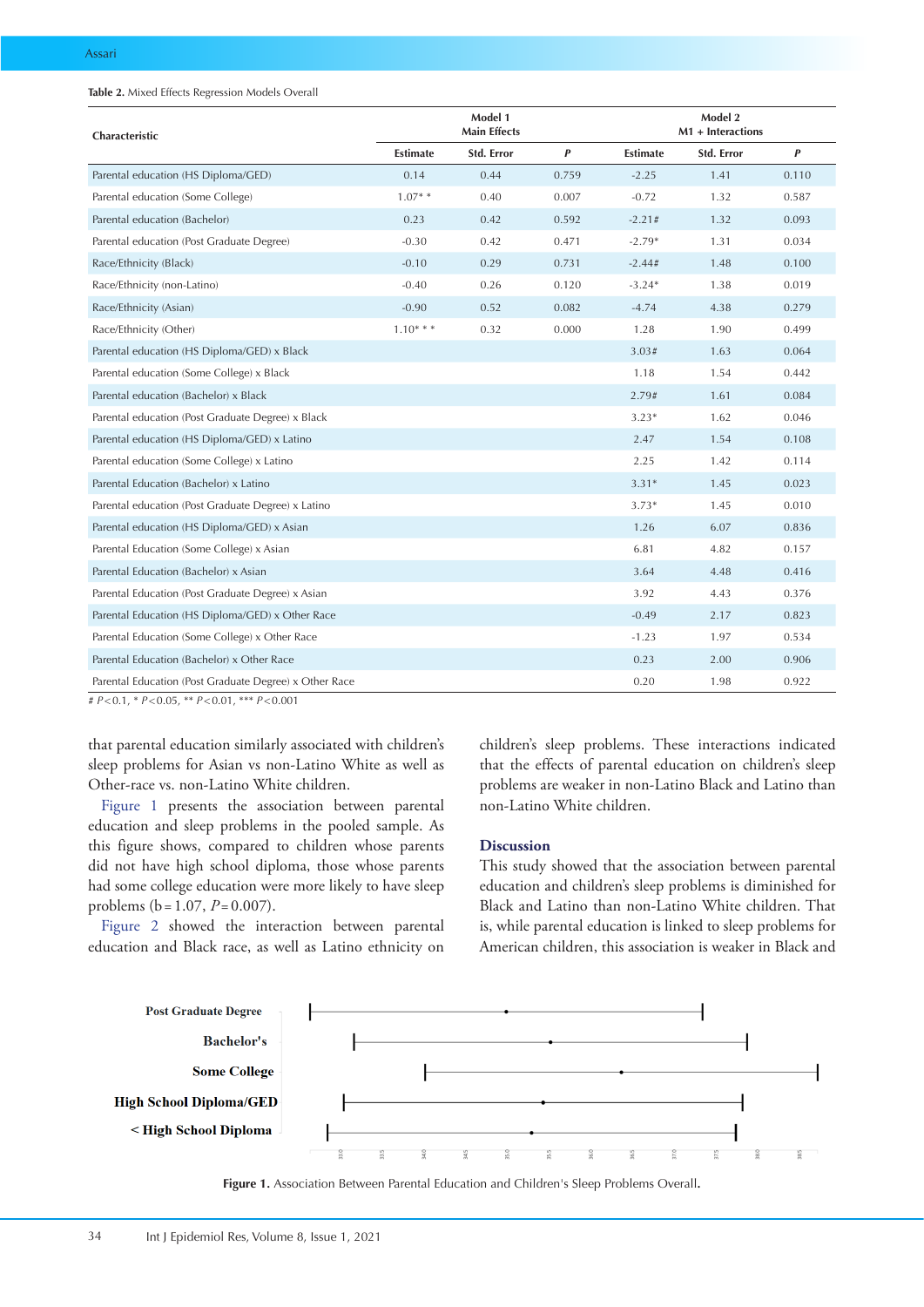

<span id="page-4-0"></span>

**Figure 2.** Association Between Parental Education and Children's Sleep Problems by Race/Ethnicity.

Latino than non-Latino White families.

Our finding is in line with other studies that show high SES may have a diminished effect on the brain development of non-Latino Black and Latino children compared to non-Latino White children. In a study using ABCD data, high SES Black children remained at risk of depression and suicide, while high SES non-Latino White children were at lower risk of depression and suicide.<sup>39</sup> In other ABCD studies, high SES non-Latino Black children remained at risk of reward dependence; however, non-Latino White SES children had low reward dependency.<sup>40,41</sup> In other studies, high SES non-Latino Black children remained at risk of social, emotional, and behavioral problems; however, this was not the case for non-Latino White children from high SES families.<sup>42,43</sup> In another analysis of the ABCD, high subjective SES was independently associated with larger children's amygdala size. However, the boosting effect of high SES on total amygdala volume was weaker for non-Latino Black children than non-Latino White children. As such, high SES Black children remain at risk regarding the amygdala size, regardless of their SES, which is due to diminished return of SES on all aspects of the development of children due to racism.44

Our finding reflects MDRs of parental education on children's sleep problems in Black and Latino families. This is in line with what is already established on the MDRs of many economic resources such as parental education on impulsivity, $15$  reward responsiveness, $40$  inhibitory control, $45$ attention,<sup>46</sup> and ADHD<sup>26</sup> for non-Latino Black children compared to non-Latino White children. Similar MDRs are also reported for the effects of almost all SES indicators on behavioral risks such as substance use 17, unhealthy diet,<sup>27</sup> lack of exercise,<sup>28</sup> anxiety,<sup>25</sup> depression,<sup>19</sup> and suicide.<sup>39</sup> These are all diminishing returns of economic resources for Black and Latino compared to non-Latino White youth.<sup>21,47-49</sup>

MDRs emerge because racial and ethnic minority groups face additional difficulties, mistreatment, and injustice thus minority groups will stay at risk despite high SES.<sup>50-52</sup> As a result of MDRs, we observe higher levels of anxiety,<sup>25</sup> depression,<sup>19</sup> and suicide<sup>39</sup> in high SES Black children than what is seen in high SES non-Latino White children.

These MDRs are not specific to any particular domain

or outcome, suggesting that they are due to society, but not culture, behavior, or biology.12 This is evident because similar MDRs are shown for all marginalized groups across marginalizing identities.12,13 MDRs are not specific to non-Latino Blacks<sup>16</sup> but also Hispanics,<sup>14,21,53,54</sup> Asian Americans,<sup>22</sup> Native Americans,<sup>23</sup> or even marginalized non-Latino Whites.24 They are also not specific to a particular SES resource, behavioral outcome, or age group. These patterns are shown for children,<sup>15,16,55</sup> adults,<sup>48</sup> and older adults.56 This paper extends the previous work on MDRs of parental education for sleep problems in Black children.

Due to sociological and structural factors such as segregation, labor market discrimination, and racism, Black families live under tremendous stress regardless of their SES.57-60 High SES non-Latino Black families generate less income and wealth and live in worse neighborhoods than non-Latino Whites with similar SES.61-64 Black and Latino workers with the very same educational attainment work in worse conditions and receive a lower income than non-Latino Whites with similar education.<sup>61</sup>

A wide range of economic and non-economic mechanisms can explain the MDRs of parental education and economic resources on children's sleep problems in non-Latino Black than non-Latino White families. Black families experience high levels of stress across all SES levels.65 Social mobility has been more taxing for high SES non-Latino Black than White families.<sup>66</sup> Exposure<sup>67,68</sup> and vulnerability<sup>69</sup> to discrimination is high for high SES non-Latino Black families. While low SES Black families struggle with food insecurity, poverty, and neighborhood disorder, high SES non-Latino Black families experience discrimination due to proximity to non-Latino Whites.<sup>67</sup> As discrimination reduces the chance of healthy brain development,68,69 high SES Black children may remain at risk of impulsivity.15 As a result, parental education, one of the main drivers of children's brain development, shows weaker effects for non-Latino Black than non-Latino White families.

While low SES and poor outcomes are one type of disadvantage in Black communities, MDRs reflect the second type of disadvantage.<sup>12,13</sup> These two sources of disadvantages are qualitatively different. While the former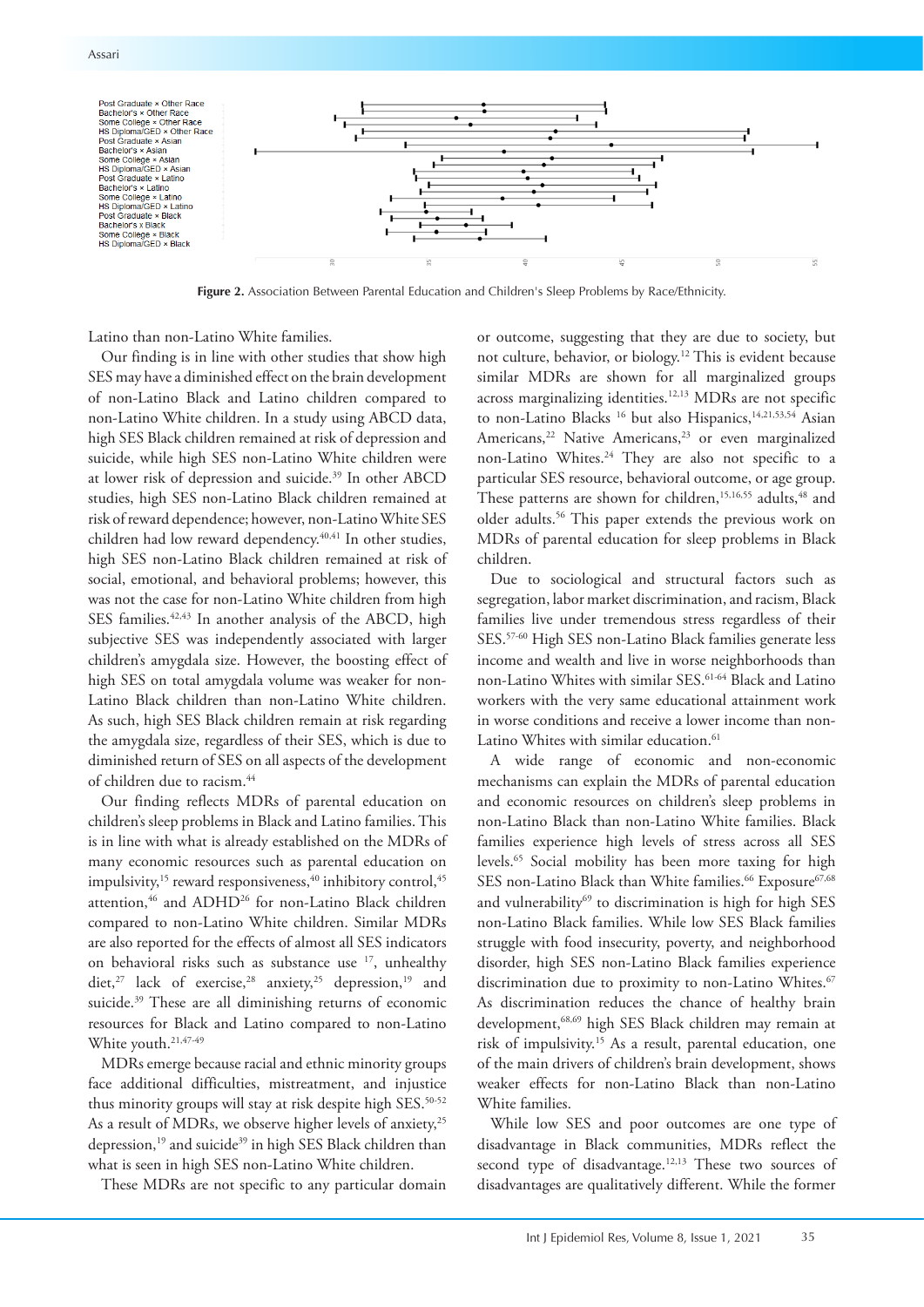reflects unequal outcomes and opportunities, the latter reflects the low response to the presence of individuallevel resources such as parental education and SES. It is due to the latter that policymakers may observe sustained inequality despite investments. To address the latter, there is a need to address the systemic causes of inequalities. As a result of combining these two, non-Latino Black families experience double jeopardies: not only resources such as SES are scarce, their influences are also hindered and dampened due to the multitude of constraints in their environment.<sup>12,70</sup>

Multi-level economic and environmental mechanisms reduce the marginal returns of parental education for non-Latino Black families.<sup>12,70</sup> MDRs of parental education are attributed to labor market discrimination, social stratification, segregation, racism, and marginalization. These processes function across multiple societal institutions.12,70 Racial injustice, prejudice, and discrimination have historically interfered with the gain of resources and assets in Black communities.<sup>50,71,72</sup> One of the many causes of MDRs may be childhood poverty.<sup>64</sup> As a result of historical and structural injustice, MDRs hinder the effects of existing resources and assets across settings and social groups.

# *Implications*

High sleep problems have negative influences on the cognitive and emotional development of a child's brain.73 Using ABCD data, we found that high SES Black and Latino children remain at risk of sleep problems across SES levels. This finding has implications for clinical work with middle-class Black and Latino children.

## *Limitations*

The current study has some methodological limitations. This study does not infer causality. However, it is more likely that poverty impacts sedentary behavior such as sleep than children's sleep problems shape the household SES. Still, the findings reported here are correlations, not causations. To establish causal evidence, we need to have repeated measures of SES and sleep problems and test if changes in parental education precede a change in children's sleep problems. We only tested the MDRs of parental education. Previous work had established MDRs of various family SES indicators, such as household income.40,41,74 Future research should test if similar MDRs also apply for other behaviors and time spent on other activities. We only controlled for family-SES, and all the confounders were family- and individual-level SES indicators. It is imperative to control for contextual and neighborhood-level indicators as well as health. Finally, we did not study how these MDRs change over time, how they emerge, and how family dynamics and parenting contribute to them. We also do not know how parents' sleep problems and family norms, expectations, and rules

shape such MDRs. More research is needed on whether these Black-White gaps narrow, maintain, or widen over time and whether any factor can undo them. Finally, it is unknown whether MDRs related inequalities in children's sleep problems contribute to the "higher than expected" risk of obesity<sup>16,17,29,49,75</sup> and chronic disease<sup>76-79</sup> in high SES Black people.

## **Conclusion**

Relative to non-Latino White children, Black and Latino children show weaker effects of parental education on sleep problems, meaning that sleep problems stay high in non-Latino Black and Latino children regardless of parental education. This is different from the pattern we observe for non-Latino White families. Clinicians and researchers should pay attention to the diminishing returns of parental education on lifestyle because sleep problems are a driver of a wide range of undesired educational and health outcomes such as poor school performance, anxiety, depression, injury, and chronic disease.

## **Conflict of Interest Disclosures**

The authors declared no conflict of interests.

## **Ethical Approval**

The ABCD study has Institutional Review Board (IRB) approval, and all participants have provided assent or consent, depending on their parental education.<sup>36</sup> Given that our analysis was performed on fully de-identified data, our analysis was exempt from a full IRB review.

## **Acknowledgments**

DEAP is a software provided by the Data Analysis and Informatics Center of ABCD located at the UC San Diego with generous support from the National Institutes of Health and the Centers for Disease Control and Prevention under award number U24DA041123. The DEAP project information and links to its source code are available under the resource identifier RRID: SCR\_016158. Data used in the preparation of this article were obtained from the Adolescent Brain Cognitive Development (ABCD) Study [\(https://abcdstudy.org\)](https://abcdstudy.org), held in the NIMH Data Archive (NDA). The ABCD Study is supported by the National Institutes of Health (NIH) and additional federal partners under award numbers U01DA041022, U01DA041025, U01DA041028, U01DA041048, U01DA041089, U01DA041093, U01DA041106, U01DA041117, U01DA041120, U01DA041134, U01DA041148, U01DA041156, U01DA041174, U24DA041123, and U24DA041147. A full list of federal partners is available at [https://abcdstudy.org/federal-partners.html.](https://abcdstudy.org/federal-partners.html) A listing of participating sites and a complete listing of the study investigators can be found at [https://abcdstudy.org/](https://abcdstudy.org/principal-investigators.html) [principal-investigators.html.](https://abcdstudy.org/principal-investigators.html) This manuscript reflects the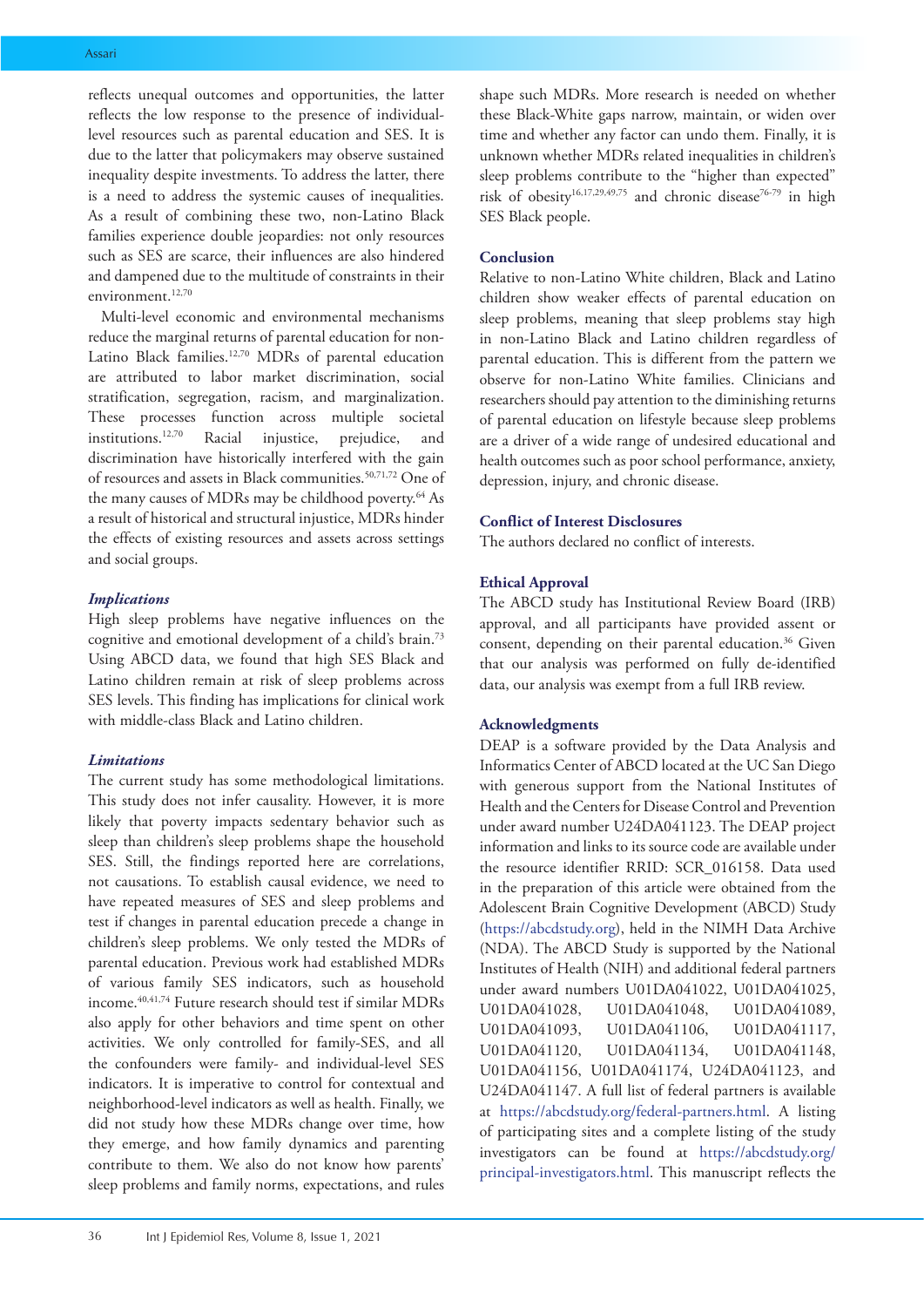views of the author and may not reflect the opinions or views of the NIH or ABCD consortium investigators. ABCD consortium investigators designed and implemented the study and/or provided data but did not necessarily participate in analysis or writing of this report.

### **Funding**

Shervin Assari is supported by the grants with the numbers CA201415 02, DA035811-05, U54MD007598, U54MD008149, D084526-03, and U54CA229974 by the National Institutes of Health (NIH).

## **Supplementary Materials**

Supplementary file 1. Model Formula

#### **References**

- 1. Link BG, Phelan J. Social conditions as fundamental causes of disease. J Health Soc Behav. 1995;Spec No:80-94.
- 2. Mirowsky J, Ross CE. Education, health, and the default American lifestyle. J Health Soc Behav. 2015;56(3):297-306. doi: 10.1177/0022146515594814.
- 3. Ross CE, Mirowsky J. The interaction of personal and parental education on health. Soc Sci Med. 2011;72(4):591-9. doi: 10.1016/j.socscimed.2010.11.028.
- 4. Ross CE, Mirowsky J. Refining the association between education and health: the effects of quantity, credential, and selectivity. Demography. 1999;36(4):445-60.
- 5. Williams DR, Mohammed SA, Leavell J, Collins C. Race, socioeconomic status, and health: complexities, ongoing challenges, and research opportunities. Ann N Y Acad Sci. 2010;1186:69-101. doi: 10.1111/j.1749-6632.2009.05339.x.
- 6. Williams DR. Race, socioeconomic status, and health. The added effects of racism and discrimination. Ann N Y Acad Sci. 1999;896:173-88. doi: 10.1111/j.1749-6632.1999.tb08114.x.
- 7. Chen R, Kessler RC, Sadikova E, NeMoyer A, Sampson NA, Alvarez K, et al. Racial and ethnic differences in individuallevel and area-based socioeconomic status and 12-month DSM-IV mental disorders. J Psychiatr Res. 2019;119:48-59. doi: 10.1016/j.jpsychires.2019.09.006.
- 8. Kaufman JS, Cooper RS, McGee DL. Socioeconomic status and health in blacks and whites: the problem of residual confounding and the resiliency of race. Epidemiology. 1997;8(6):621-8.
- 9. Braveman PA, Cubbin C, Egerter S, Williams DR, Pamuk E. Socioeconomic disparities in health in the United States: what the patterns tell us. Am J Public Health. 2010;100(Suppl 1):S186-96. doi: 10.2105/ajph.2009.166082.
- 10. Williams DR, Priest N, Anderson NB. Understanding associations among race, socioeconomic status, and health: Patterns and prospects. Health Psychol. 2016;35(4):407-11. doi: 10.1037/hea0000242.
- 11. Assari S. Distal, intermediate, and proximal mediators of racial disparities in renal disease mortality in the United States. J Nephropathol. 2016;5(1):51-9. doi: 10.15171/jnp.2016.09.
- 12. Assari S. Health disparities due to diminished return among Black Americans: public policy solutions. Soc Issues Policy Rev. 2018;12(1):112-45. doi: 10.1111/sipr.12042.
- 13. Assari S, Mardani A, Maleki M, Boyce S, Bazargan M. Black-White Achievement Gap: Role of Race, School Urbanity, and Parental Education. Pediatric Health Med Ther. 2021 Jan 6;12:1-11. doi: 10.2147/PHMT.S238877.
- 14. Assari S. Socioeconomic status and self-rated oral health;

diminished return among Hispanic Whites. Dent J (Basel). 2018;6(2):11. doi: 10.3390/dj6020011.

- 15. Assari S, Caldwell CH, Mincy R. Family socioeconomic status at birth and youth impulsivity at age 15; Blacks' diminished return. Children (Basel). 2018;5(5):58. doi: 10.3390/ children5050058.
- 16. Assari S, Thomas A, Caldwell CH, Mincy RB. Blacks' diminished health return of family structure and socioeconomic status; 15 years of follow-up of a national urban sample of youth. J Urban Health. 2018;95(1):21-35. doi: 10.1007/s11524-017- 0217-3.
- 17. Assari S, Caldwell CH, Bazargan M. Association between parental educational attainment and youth outcomes and role of race/ethnicity. JAMA Netw Open. 2019;2(11):e1916018. doi: 10.1001/jamanetworkopen.2019.16018.
- 18. Assari S, Bazargan M. Being married increases life expectancy of White but not Black Americans. J Family Reprod Health. 2019;13(3):132-40. doi: 10.18502/jfrh.v13i3.2126.
- 19. Assari S, Caldwell CH. High risk of depression in high-income African American boys. J Racial Ethn Health Disparities. 2018;5(4):808-19. doi: 10.1007/s40615-017-0426-1.
- 20. Assari S. Understanding America: unequal economic returns of years of schooling in Whites and Blacks. World J Educ Res. 2020;7(2):78-92. doi: 10.22158/wjer.v7n2p78.
- 21. Assari S, Farokhnia M, Mistry R. Education attainment and alcohol binge drinking: diminished returns of Hispanics in Los Angeles. Behav Sci (Basel). 2019;9(1):9. doi: 10.3390/ bs9010009.
- 22. Assari S, Boyce S, Bazargan M, Caldwell CH. Mathematical performance of american youth: diminished returns of educational attainment of Asian-American parents. Educ Sci (Basel). 2020;10(2):32.
- 23. Assari S, Bazargan M. Protective effects of educational attainment against cigarette smoking; diminished returns of American Indians and Alaska natives in the National Health Interview Survey. Int J Travel Med Glob Health. 2019;7(3):105- 10. doi: 10.15171/ijtmgh.2019.22.
- 24. Assari S, Boyce S, Bazargan M, Caldwell CH, Zimmerman MA. Place-based diminished returns of parental educational attainment on school performance of non-Hispanic White youth. Front Educ (Lausanne). 2020;5:30. doi: 10.3389/ feduc.2020.00030.
- 25. Assari S, Caldwell CH, Zimmerman MA. Family structure and subsequent anxiety symptoms; minorities' diminished return. Brain Sci. 2018;8(6):97. doi: 10.3390/brainsci8060097.
- 26. Assari S, Caldwell CH. Family income at birth and risk of attention deficit hyperactivity disorder at age 15: racial differences. Children (Basel). 2019;6(1):10. doi: 10.3390/ children6010010.
- 27. Assari S, Boyce S, Bazargan M, Caldwell CH, Mincy R. Maternal education at birth and youth breakfast consumption at age 15: Blacks' diminished returns. J (Basel). 2020;3(3):313- 23. doi: 10.3390/j3030024.
- 28. Assari S. Educational attainment and exercise frequency in American women; Blacks' diminished returns. Womens Health Bull. 2019;6(3):e87413. doi: 10.5812/whb.87413.
- 29. Assari S, Boyce S, Bazargan M, Mincy R, Caldwell CH. Unequal protective effects of parental educational attainment on the body mass index of Black and White youth. Int J Environ Res Public Health. 2019;16(19):3641. doi: 10.3390/ ijerph16193641.
- 30. Assari S, Nikahd A, Malekahmadi MR, Moghani Lankarani M, Zamanian H. Race by gender group differences in the protective effects of socioeconomic factors against sustained health problems across five domains. J Racial Ethn Health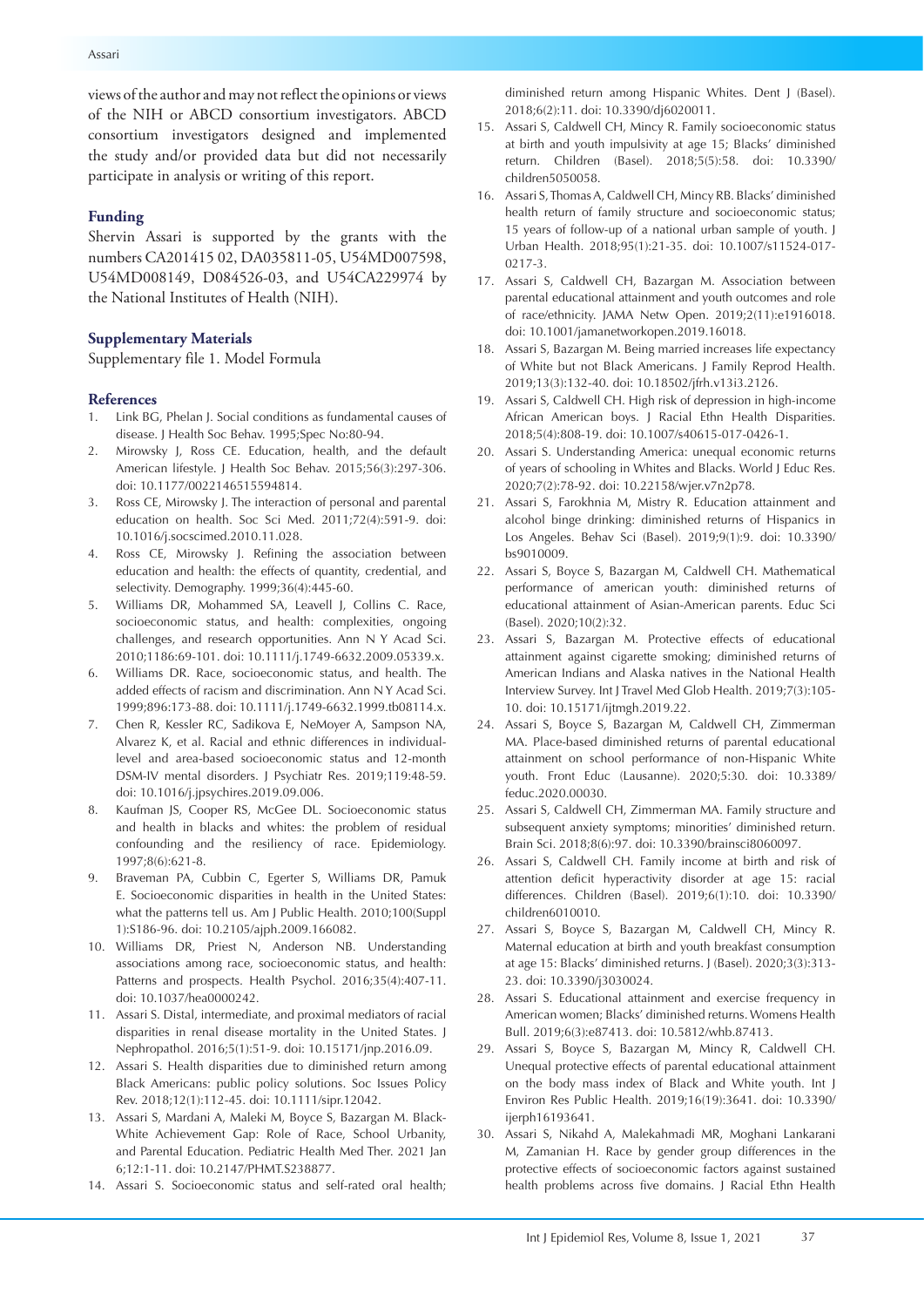Disparities. 2017;4(5):884-94. doi: 10.1007/s40615-016- 0291-3.

- 31. NIH's Adolescent Brain Cognitive Development (ABCD) study. Alcohol Res. 2018;39(1):97.
- 32. Casey BJ, Cannonier T, Conley MI, Cohen AO, Barch DM, Heitzeg MM, et al. The Adolescent Brain Cognitive Development (ABCD) study: imaging acquisition across 21 sites. Dev Cogn Neurosci. 2018;32:43-54. doi: 10.1016/j. dcn.2018.03.001.
- 33. Karcher NR, O'Brien KJ, Kandala S, Barch DM. Restingstate functional connectivity and psychotic-like experiences in childhood: results from the Adolescent Brain Cognitive Development study. Biol Psychiatry. 2019;86(1):7-15. doi: 10.1016/j.biopsych.2019.01.013.
- 34. Lisdahl KM, Sher KJ, Conway KP, Gonzalez R, Feldstein Ewing SW, Nixon SJ, et al. Adolescent Brain Cognitive Development (ABCD) study: overview of substance use assessment methods. Dev Cogn Neurosci. 2018;32:80-96. doi: 10.1016/j. dcn.2018.02.007.
- 35. Luciana M, Bjork JM, Nagel BJ, Barch DM, Gonzalez R, Nixon SJ, et al. Adolescent neurocognitive development and impacts of substance use: Overview of the Adolescent Brain Cognitive Development (ABCD) baseline neurocognition battery. Dev Cogn Neurosci. 2018;32:67-79. doi: 10.1016/j. dcn.2018.02.006.
- 36. Auchter AM, Hernandez Mejia M, Heyser CJ, Shilling PD, Jernigan TL, Brown SA, et al. A description of the ABCD organizational structure and communication framework. Dev Cogn Neurosci. 2018;32:8-15. doi: 10.1016/j. dcn.2018.04.003.
- 37. Garavan H, Bartsch H, Conway K, Decastro A, Goldstein RZ, Heeringa S, et al. Recruiting the ABCD sample: design considerations and procedures. Dev Cogn Neurosci. 2018;32:16-22. doi: 10.1016/j.dcn.2018.04.004.
- 38. Bruni O, Ottaviano S, Guidetti V, Romoli M, Innocenzi M, Cortesi F, et al. The Sleep Disturbance Scale for Children (SDSC). Construction and validation of an instrument to evaluate sleep disturbances in childhood and adolescence. J Sleep Res. 1996;5(4):251-61. doi: 10.1111/j.1365- 2869.1996.00251.x.
- 39. Assari S, Boyce S, Bazargan M, Caldwell CH. African Americans' diminished returns of parental education on adolescents' depression and suicide in the Adolescent Brain Cognitive Development (ABCD) study. Eur J Investig Health Psychol Educ. 2020;10(2):656-68. doi: 10.3390/ ejihpe10020048.
- 40. Assari S, Boyce S, Akhlaghipour G, Bazargan M, Caldwell CH. Reward responsiveness in the Adolescent Brain Cognitive Development (ABCD) study: African Americans' diminished returns of parental education. Brain Sci. 2020;10(6). doi: 10.3390/brainsci10060391.
- 41. Assari S, Akhlaghipour G, Boyce S, Bazargan M, Caldwell CH. African American children's diminished returns of subjective family socioeconomic status on fun seeking. Children (Basel). 2020;7(7):75. doi: 10.3390/children7070075.
- 42. Assari S. Youth social, emotional, and behavioral problems in the ABCD study: minorities' diminished returns of family income. J Econ Public Financ. 2020;6(4):1-19. doi: 10.22158/ jepf.v6n4p1.
- 43. Assari S, Boyce S, Caldwell CH, Bazargan M. Minorities' diminished returns of parental educational attainment on adolescents' social, emotional, and behavioral problems. Children (Basel). 2020;7(5):49. doi: 10.3390/children7050049.
- 44. Assari S, Boyce S, Bazargan M. Subjective socioeconomic status and children's amygdala volume: minorities'

diminish returns. NeuroSci. 2020;1(2):59-74. doi: 10.3390/ neurosci1020006.

- 45. Assari S, Boyce S, Saqib M, Bazargan M, Caldwell CH. Parental Education and Left Lateral Orbitofrontal Cortical Activity during N-Back Task: An fMRI Study of American Adolescents. Brain Sci. 2021 Mar 22;11(3):401. doi: 10.3390/ brainsci11030401.
- 46. Assari S, Boyce S, Bazargan M. Subjective family socioeconomic status and adolescents' attention: Blacks' diminished returns. Children (Basel). 2020;7(8):80. doi: 10.3390/children7080080.
- 47. Assari S. Education attainment and obesity: differential returns based on sexual orientation. Behav Sci (Basel). 2019;9(2):16. doi: 10.3390/bs9020016.
- 48. Assari S. Blacks' diminished return of education attainment on subjective health; mediating effect of income. Brain Sci. 2018;8(9):176. doi: 10.3390/brainsci8090176.
- 49. Assari S. Family income reduces risk of obesity for White but not Black children. Children (Basel). 2018;5(6):73. doi: 10.3390/children5060073.
- 50. Hudson DL, Bullard KM, Neighbors HW, Geronimus AT, Yang J, Jackson JS. Are benefits conferred with greater socioeconomic position undermined by racial discrimination among African American men? J Mens Health. 2012;9(2):127- 36. doi: 10.1016/j.jomh.2012.03.006.
- 51. Hudson DL, Puterman E, Bibbins-Domingo K, Matthews KA, Adler NE. Race, life course socioeconomic position, racial discrimination, depressive symptoms and selfrated health. Soc Sci Med. 2013;97:7-14. doi: 10.1016/j. socscimed.2013.07.031.
- 52. Hudson DL, Neighbors HW, Geronimus AT, Jackson JS. Racial discrimination, John Henryism, and depression among African Americans. J Black Psychol. 2016;42(3):221-43. doi: 10.1177/0095798414567757.
- 53. Assari S, Mistry R. Diminished return of employment on ever smoking among Hispanic Whites in Los Angeles. Health Equity. 2019;3(1):138-44. doi: 10.1089/heq.2018.0070.
- 54. Assari S. Socioeconomic determinants of systolic blood pressure; minorities' diminished returns. J Health Econ Dev. 2019;1(1):1-11.
- 55. Assari S, Caldwell CH, Mincy RB. Maternal educational attainment at birth promotes future self-rated health of White but not Black youth: a 15-year cohort of a national sample. J Clin Med. 2018;7(5):93. doi: 10.3390/jcm7050093.
- 56. Assari S, Moghani Lankarani M. Education and alcohol consumption among older Americans; Black-White differences. Front Public Health. 2016;4:67. doi: 10.3389/ fpubh.2016.00067.
- 57. Assari S, Bazargan M. Unequal associations between educational attainment and occupational stress across racial and ethnic groups. Int J Environ Res Public Health. 2019;16(19):3539. doi: 10.3390/ijerph16193539.
- 58. Assari S. Race, intergenerational social mobility and stressful life events. Behav Sci (Basel). 2018;8(10):86. doi: 10.3390/ bs8100086.
- 59. Assari S. Family socioeconomic status and exposure to childhood trauma: racial differences. Children (Basel). 2020;7(6):57. doi: 10.3390/children7060057.
- 60. Assari S. Parental education and spanking of American children: Blacks' diminished returns. World J Educ Res. 2020;7(3):19-44. doi: 10.22158/wjer.v7n3p19.
- 61. Assari S, Preiser B, Kelly M. Education and income predict future emotional well-being of Whites but not Blacks: a ten-year cohort. Brain Sci. 2018;8(7):122. doi: 10.3390/ brainsci8070122.